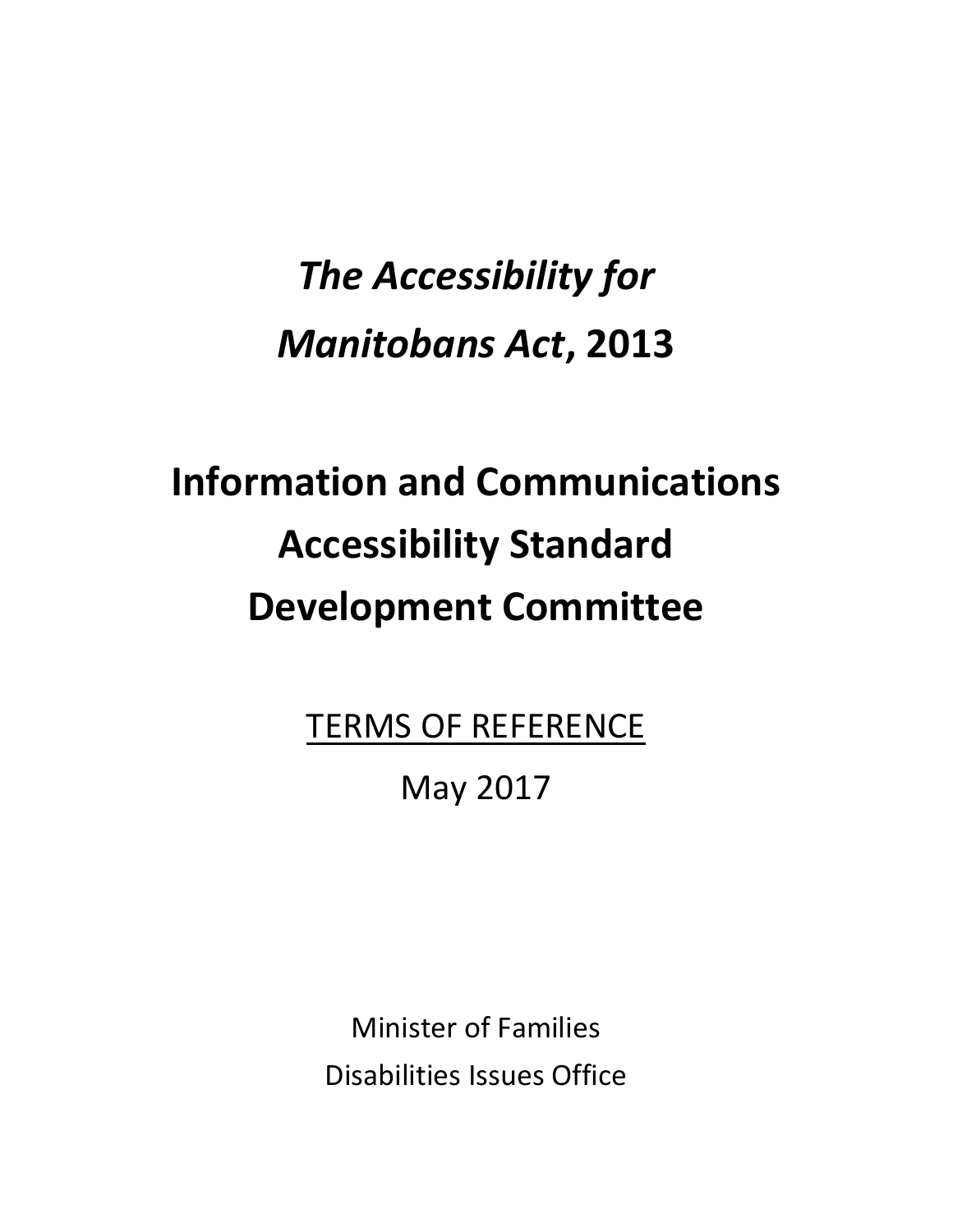#### **1. Purpose:**

A standards development committee is established under *The Accessibility for Manitobans Act, 2013,* to be known as the Accessible Information and Communications Standard Development Committee (committee). The Minister has prepared and made public these Terms of Reference for the committee.

The purpose of these Terms of Reference is to direct and guide the committee in carrying out its roles and responsibilities.

#### **2. Mandate**

The committee will develop and provide the Accessibility Advisory Council (council) with recommendations for a proposed Accessibility Information and Communication Standard (standard). Once approved by council, a report, containing recommendations for a proposed standard, will be forwarded to the Minister as set out in the Act and the Terms of Reference.

The proposed standard should outline requirements for organizations to create, provide and receive information and communications in ways that are accessible for people with disabilities. The proposed standard should address barriers to accessibility for those most affected by the prevention and removal of barriers in the area of information and communication in Manitoba.

In developing the proposed accessibility standard, the committee will

- i. identify and consider the nature of the barriers experienced by people with a range of disabilities in the area of information and communication in Manitoba
- ii. further define the scope of the Information and Communications proposed standard in accordance with the Act and these Terms of Reference.

Under the *Act,* "barrier" means anything that interacts with a person who has a physical, mental, intellectual or sensory disability in a way that may hinder that person's full and effective participation in society on an equal basis.

The committee should encourage innovation and best practices in the area of information and communication, and, where appropriate, consider existing international standards legislation, regulation codes, and best practices in Manitoba, other Canadian provinces, and internationally, in the area of information and communication accessibility.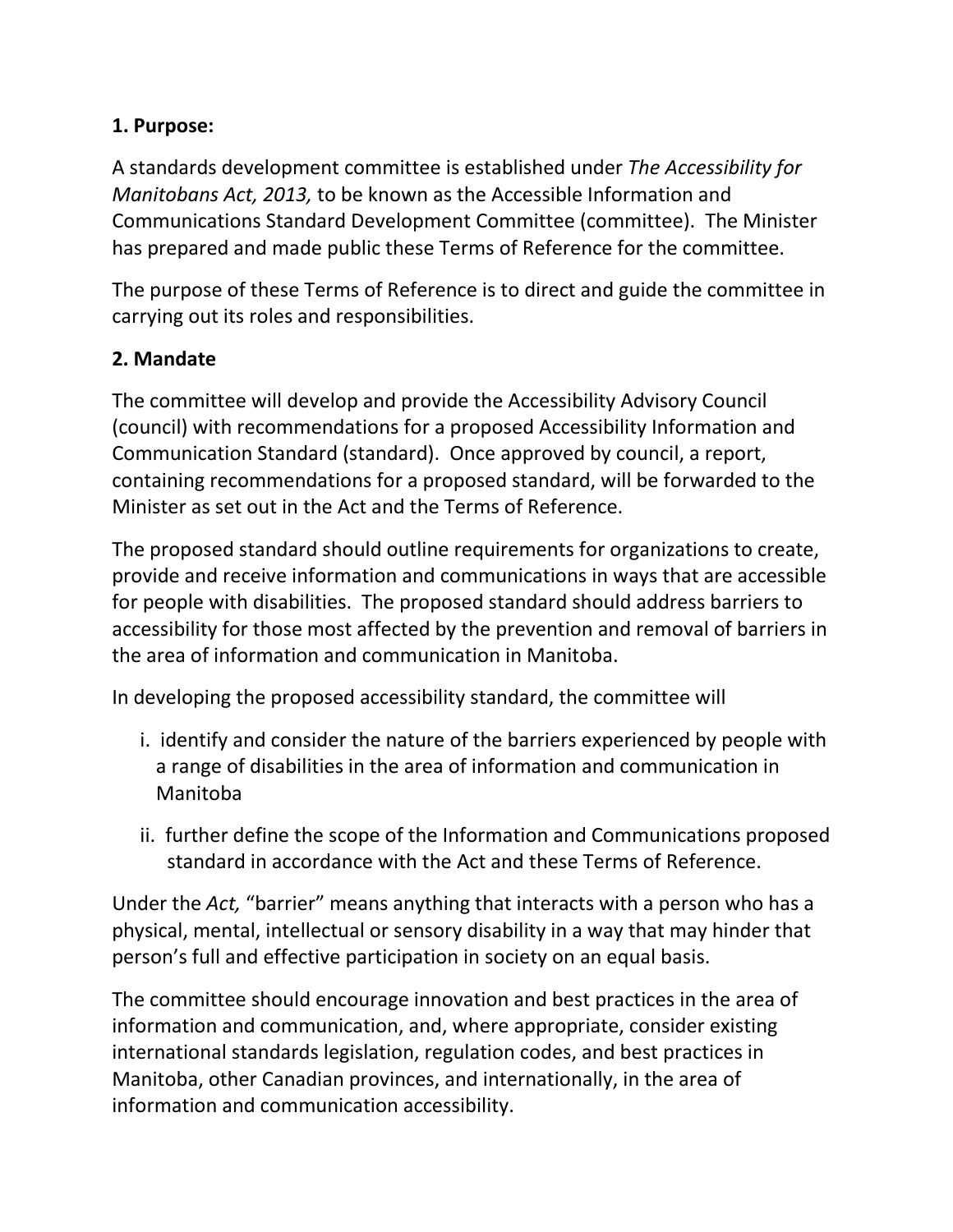#### **3. Scope of the Proposed Information and Communications Accessibility Standard**

For the purposes of drafting a proposed Information and Communications accessibility standard:

- "information" means a one-way process from the information provider to the consumer or end-user.
- "communication" means an interactive process between the two or more entities, where the entities may be businesses, other organizations, systems, people, etc., or any combination thereof
- Information provision and communications is achieved through one or more media or mechanisms, including but not limited to convention print, in person, information and communications technologies.

The proposed standard should set out requirements for organizations with regard to:

- Providing accessible formats upon request
- Providing communication supports upon request
- Creating and offering accessible web content

The proposed standard will set out the policies, practices and other requirements for the identification and removal of barriers with respect to information and communication for persons with a range of disabilities.

#### **4. Guiding Principles:**

The committee must have regard for the following principles in carrying out its mandate:

- **Access:** Persons should have barrier-free access to places, events and other functions that are generally available in the community;
- **Equality:** Persons should have barrier-free access to those things that will give them equality of opportunity and outcome;
- **Universal design:** Access should be provided in a manner that does not establish or perpetuate differences based on a person's disability;
- **Systemic responsibility:** the responsibility to prevent and remove barriers rests with the person or organization that is responsible for establishing or perpetuating the barrier.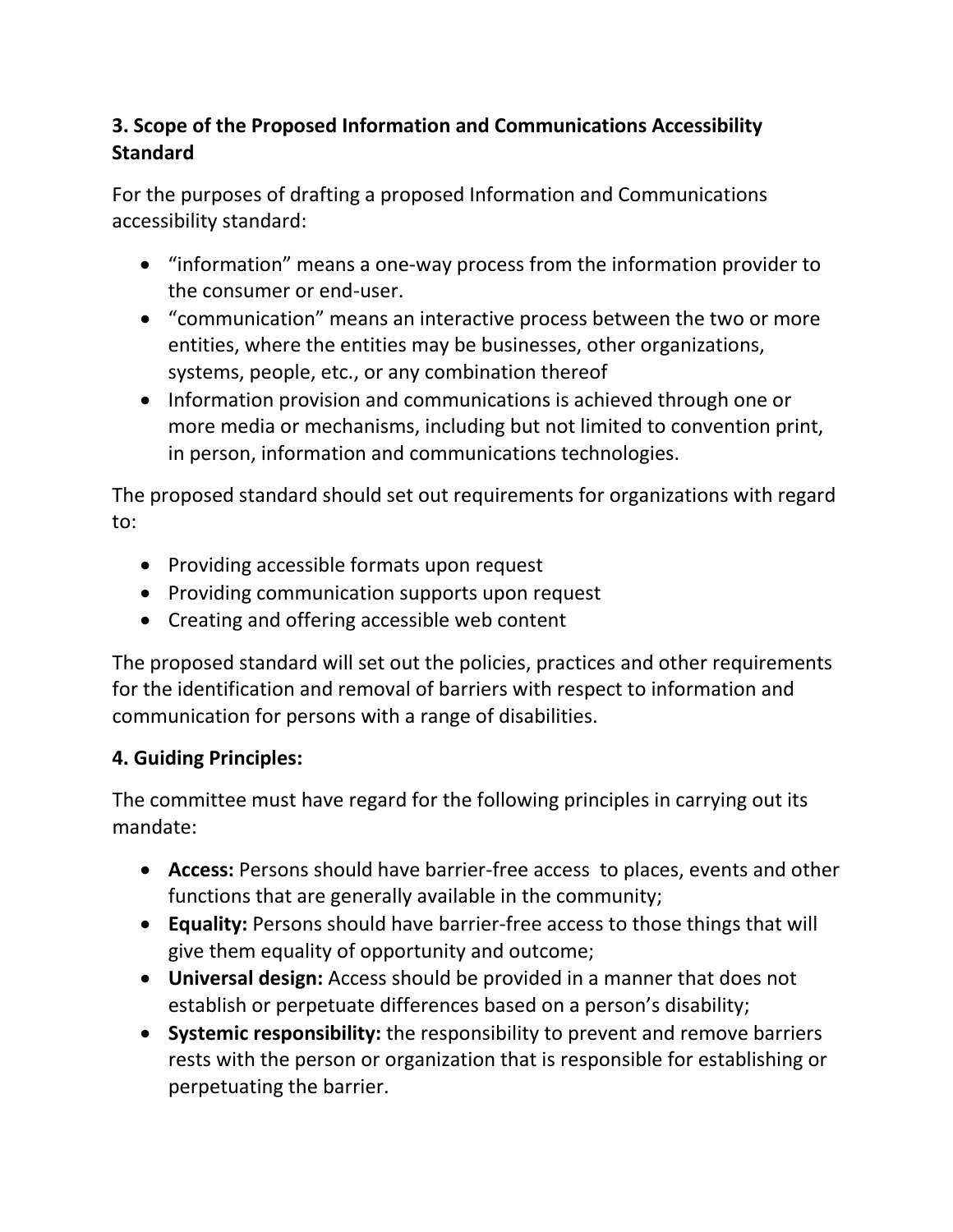In addition, the proposed standard should:

- build on existing Manitoba legislative and regulatory frameworks whenever possible
- be specific enough that one can determine when the requirements have been met
- be sufficiently flexible to encourage rather than inhibit technological and other innovation
- where appropriate, reference existing international standards
- not prescribe the use of particular technological products or processes
- not regulate the content of information or communications
- reflect that while information and communications in Manitoba should be accessible to people with as wide a range of disabilities and abilities as possible, there will continue to be a need for individual accommodation for person with disabilities
- be developed in recognition of the fast pace of change in information and communication technologies.

#### **5. Committee Roles and Responsibilities:**

The committee will:

- Consider the full range of disabilities in identifying barriers in the area of information and communication in Manitoba and develop a proposed standard to address those barriers.
- Make achieving the purpose of The Accessibility for Manitoba Act, the primary consideration of all the committee's work, including its deliberations, activities and deliverables.
- Determine long-term accessibility objectives for Manitoba industries, sectors of the economy or classes or persons or organizations impacted by the proposed standard.
- To the extent possible, provide that all materials produced by the committee, whether written or otherwise, that are to be shared with the public, are clear and in plain language, concise, logical and unambiguous. Such materials include committee summary of discussions, progress reports and the proposed standard.
- Abide by these Terms of Reference, any direction the Minister may issue, and the *Act* as it relates to the committee's roles and responsibilities.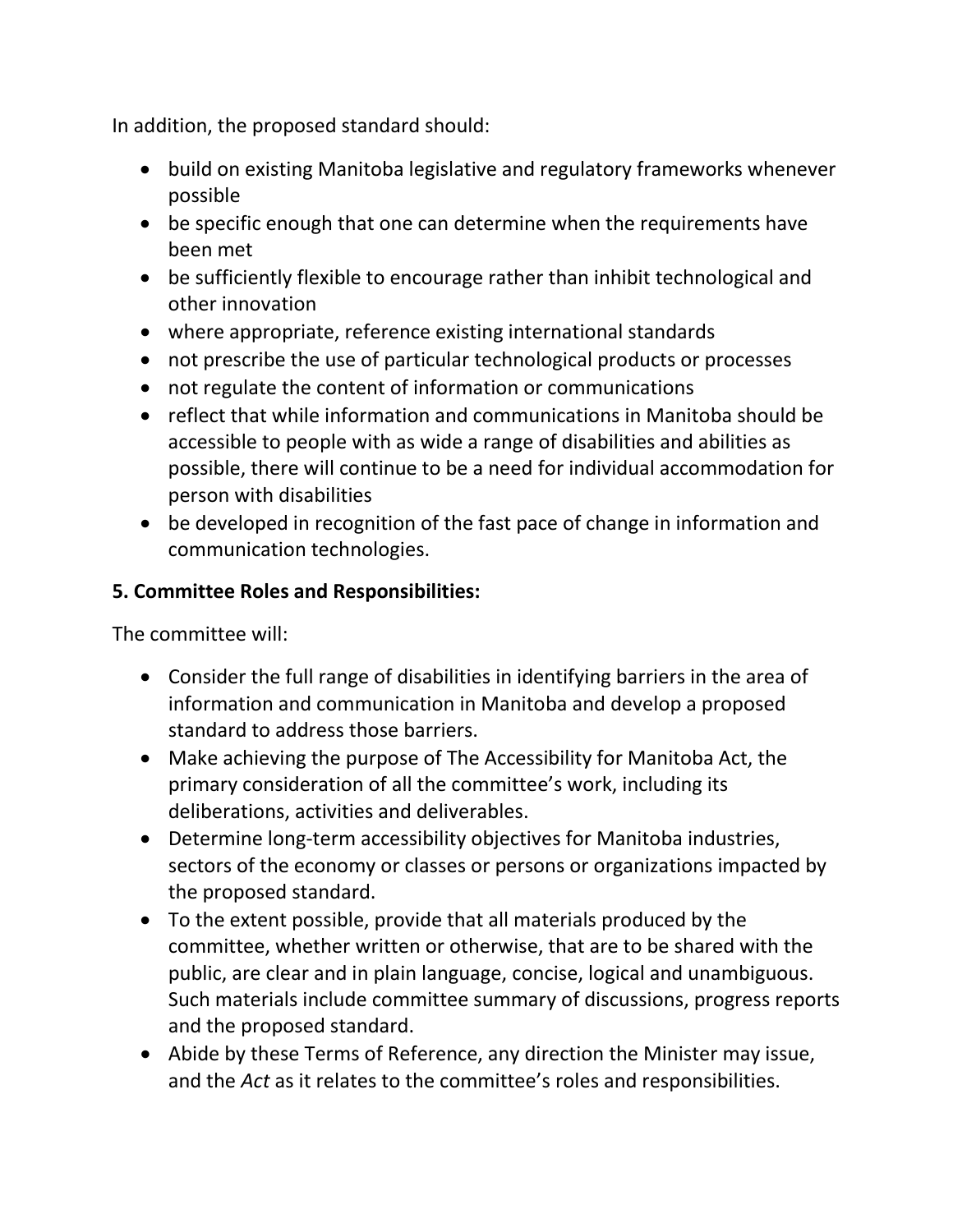- Review and consider all information, material and guidance provided by the Minister and the Disabilities Issues Office (DIO) to assist the committee in its work.
- Identify the persons or organizations that must implement the proposed standard, and specify the dates by which requirements should be implemented.
- Prepare on regular intervals a progress report for the Chairperson of the council to be shared with council members.
- Prepare a proposed accessibility standard, including requirements of a proposed accessibility standard, for review and consideration by the council.
- The council's proposed standard must be posted 60 days prior to commencing public consultations.
- All further legislative processes required under the Act in establishing the standard as a regulation will be conducted by the council.

#### **6. Membership**

The council has the responsibility under the Act to make recommendations to the minister regarding the development of accessibility standards.

Subject to the Minister, the Act allows the council to establish standard develop committees. Members of the committee are appointed by the council and may include persons who are not members of the council. The committee is comprised of people with a thorough understanding of technical information and communication processes and representatives of the sectors and organizations who may have obligations under the proposed standard.

The committee will be required to achieve consensus on committee decisions that fulfill the Terms of Reference. Consensus means substantial agreement of members, without persistent opposition, by a process taking into account the views of all members in the resolution of disputes. Unanimous decisions are not necessarily required to achieve consensus.

As explicitly stated in the *Act,* in attempting to achieve a consensus among its members on the recommendations, one or more members may submit separate recommendations if a consensus are not achieved.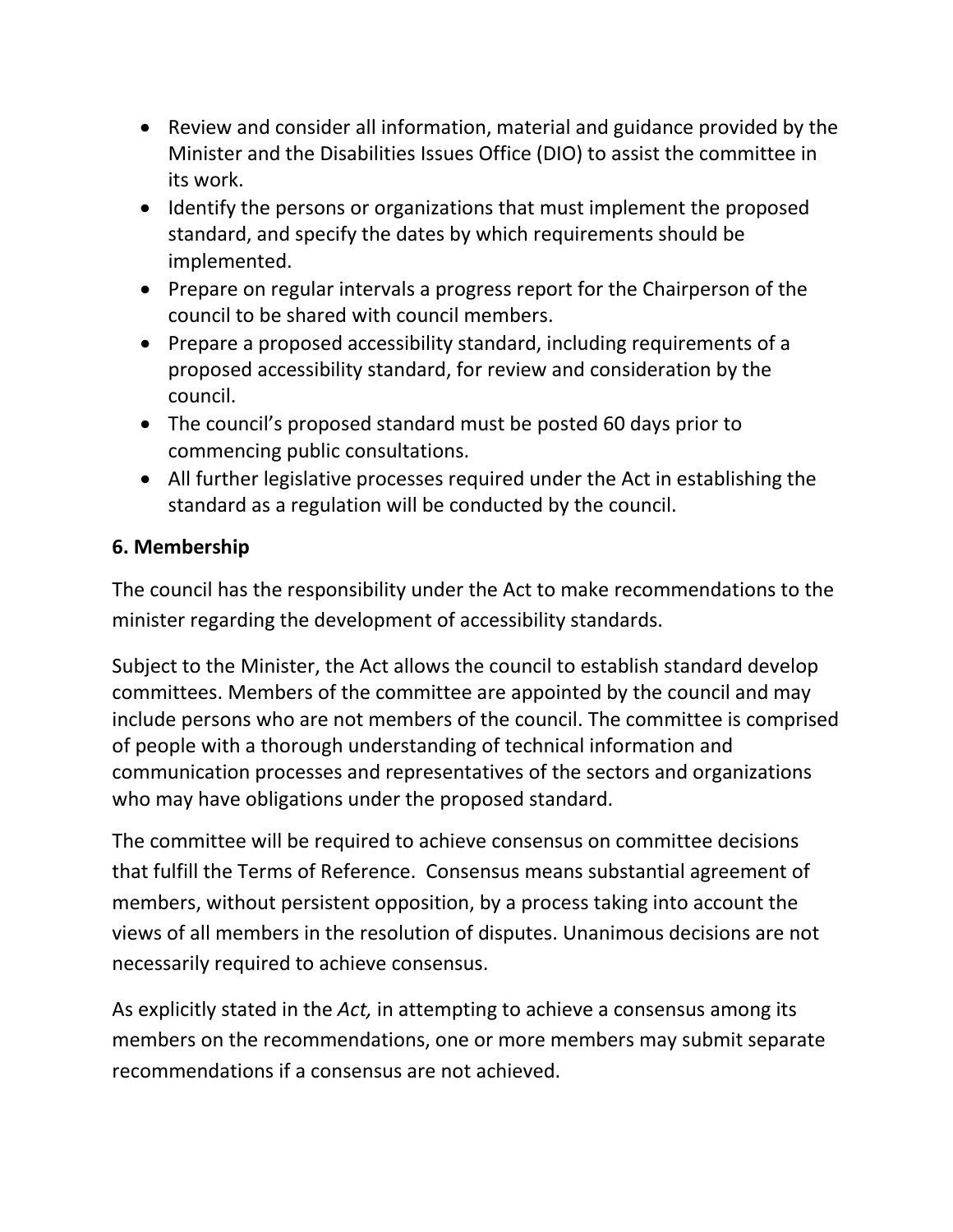#### **7. Chairperson**

The council will assign an individual to chair committee proceedings and an individual to perform this role in the absence of the chairperson.

#### **8. Chairperson Responsibilities**

In carrying out his or her duties, the Chairperson will:

- a) Act in an impartial manner and be non-partisan;
- b) Encourage the balanced analysis of all relevant issues and questions for a variety of perspectives;
- c) Determine when a consensus is reached;
- d) Record in writing any declared conflict of interest and provide to the Minister;
- e) Verify that minutes of the meetings are accurately recorded
- f) Monitor the work of the committee with a view to keeping it on track to meet timelines.

#### **9. Structure**

Meetings will be approximately two hours or as required and will be held every three weeks commencing June 2017.

Meetings will be facilitated by the chairperson, or in the absence of the chairperson, the vice-chairperson. Administration and coordination support will be provided by the DIO, with staff from the Department of Families available to support the work of the committee.

#### **10. Meetings**

The date of the first meeting will be determined by the chairperson and the greatest availability of committee members. Subsequent meeting dates will be established at the conclusion of the previous meeting.

Meetings of minutes will be taken and disseminated to council members, but will not be available for public viewing.